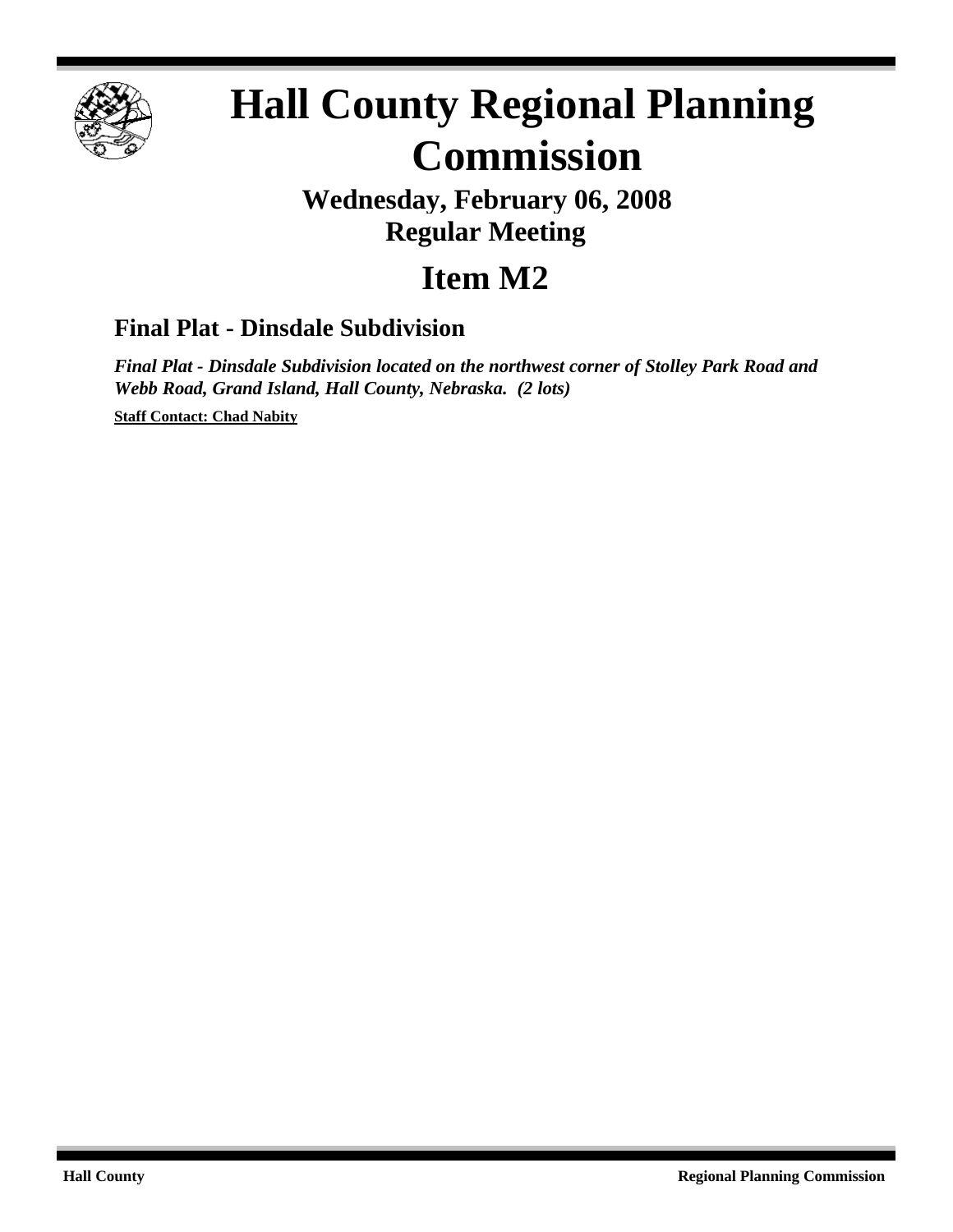January 25, 2008

Dear Members of the Board:

#### **RE: Final Plat – Dinsdale Subdivision.**

For reasons of Section 19-923 Revised Statues of Nebraska, as amended, there is herewith submitted a final plat of Dinsdale Subdivision, located on the northwest corner of Stolley Park Road and Webb Road, Grand Island, Hall County, Nebraska.

This final plat proposes to create 2 lots on a replat of Lot 1, Hamilton-Kinman Subdivision in the City of Grand Island, and part of an unplatted tract of land in part of the Southeast Quarter (SE ¼) of Section Twenty-four (24), Township Eleven (11) North, Range Ten (10) West of the  $6<sup>th</sup>$  P.M., in the City of Grand Island, Hall County, Nebraska. This land consists of approximately 7.002 acres.

You are hereby notified that the Regional Planning Commission will consider this final plat at the next meeting that will be held at 6:00 p.m. on February 6, 2008 in the Council Chambers located in Grand Island's City Hall.

Sincerely,

Chad Nabity, AICP Planning Director

cc: City Clerk City Attorney Director of Public Works Director of Utilities Director of Building Inspections Manager of Postal Operations Olsson & Associates

This letter was sent to the following School Districts 1R, 2, 3, 8, 12, 16, 19, 82, 83, 100, 126.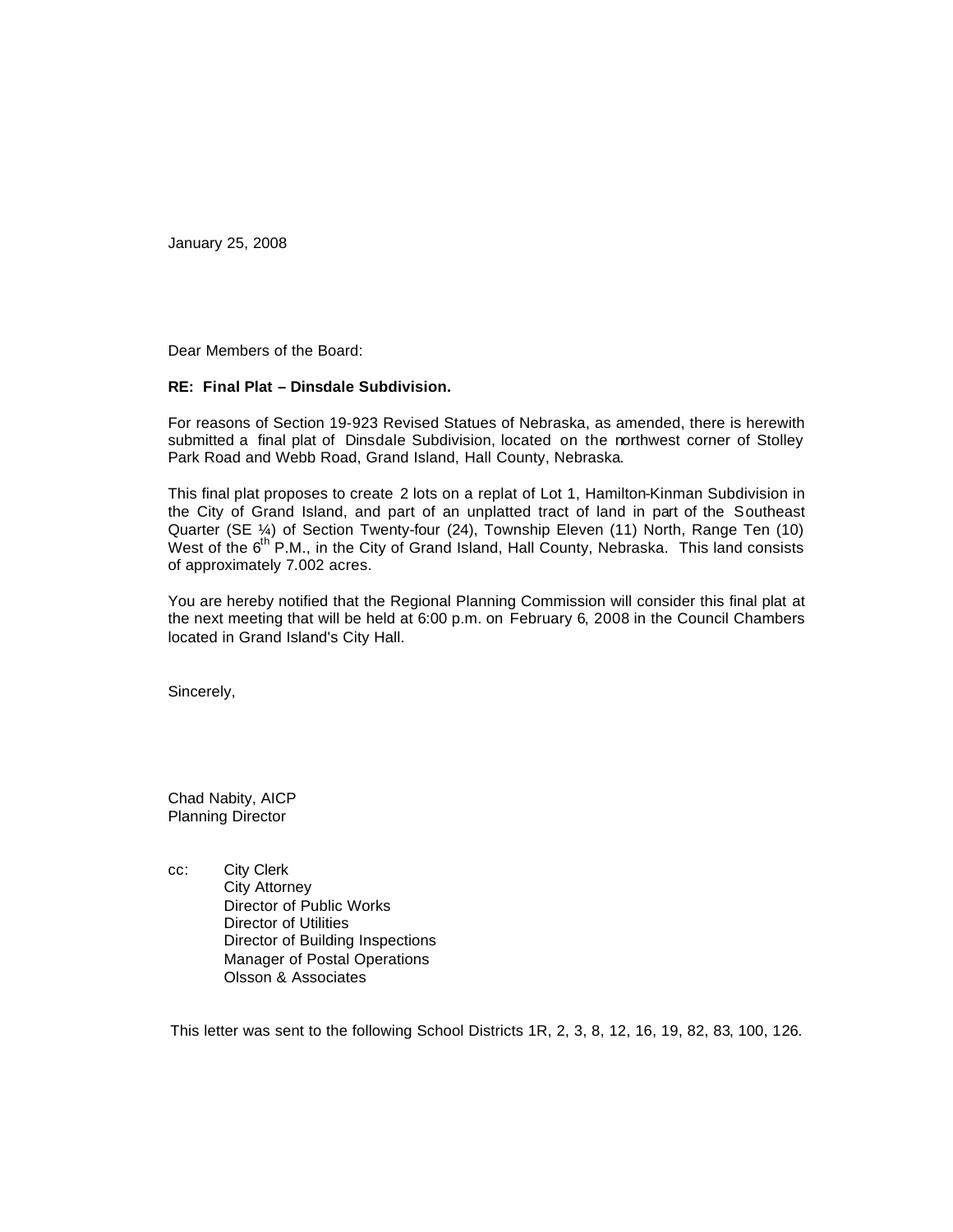